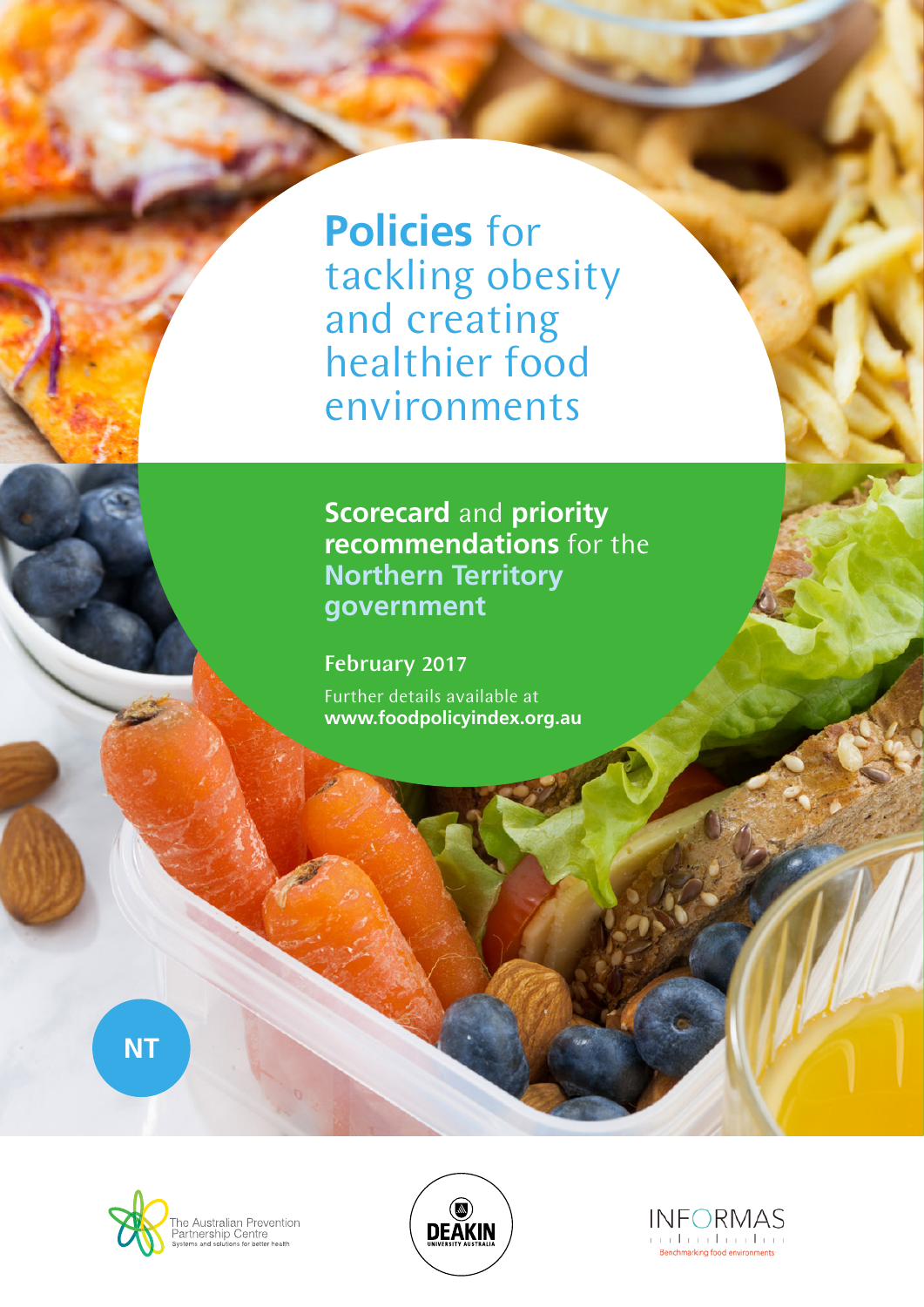## Executive summary

Unhealthy diets and obesity are leading contributors to poor health in Australia. Addressing obesity and improving population diets requires a comprehensive government response at the Commonwealth and State/ Territory levels.

101 experts from 53 organisations assessed the extent to which governments in Australia are implementing globally recommended policies for tackling obesity and creating healthier food environments.

# Top 3

Things the Northern Territory is doing well



Collaborations with selected remote community stores to encourage stores to promote healthy foods and limit unhealthy foods



Sustained funding for research and evaluation into improving food environments and reducing diet-related disease in the Northern **Territory** 



Support to educators for the inclusion of food and nutrition in school curricula



#### **FPI Northern Territory | Page 2**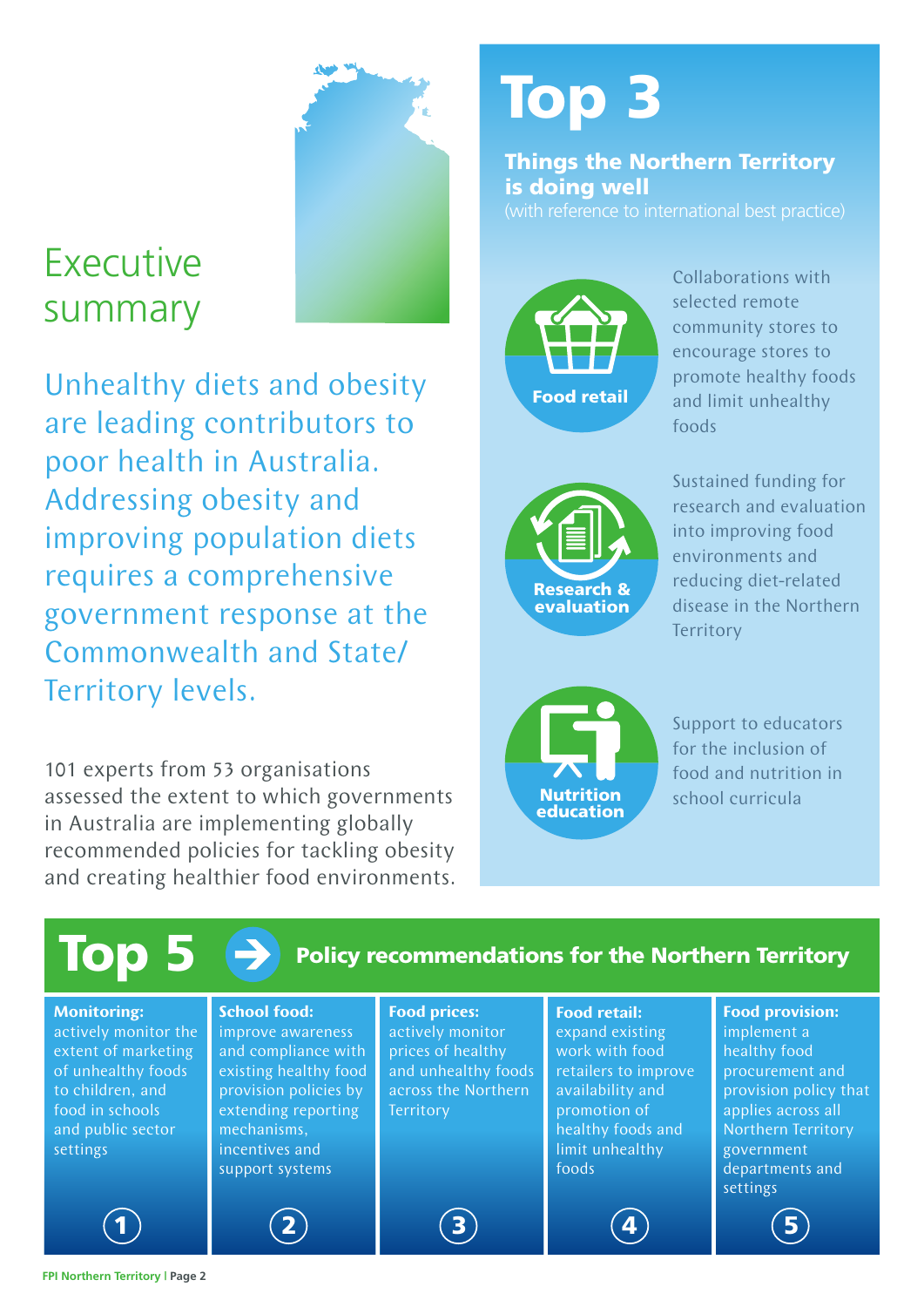## Obesity and diet-related diseases in Australia are a public health crisis

#### **Unhealthy diets and obesity are leading contributors to poor health and non-communicable diseases (NCDs) in Australia.1**

Almost 2 out of 3 (63%) Australian adults and 1 in 4 (25%) Australian children are overweight or obese.<sup>2</sup> The costs associated with overweight and obesity have been estimated at over \$56 billion each year.<sup>3</sup>

### Comprehensive government policy action is needed

Addressing obesity and improving population diets requires a comprehensive government response at Commonwealth and State/ Territory levels.

This project aimed to assess the extent to which governments in Australia are implementing globally recommended policies for tackling obesity and creating healthier food environments, and identify prioritised actions for each government.

> **Convene** a panel of independent

## Food Policy Index

A Food Policy Index was developed for Australia to assess the food- and diet-related policies that are in place and identify gaps. This was based on the Healthy Food Environment Policy Index (Food-EPI)<sup>4</sup> that was developed by INFORMAS<sup>5</sup>, an international network of experts in food policy, and has been applied in several countries.

The Food-EPI covers all of the key policies in this area, including specific aspects of food environments (such as food composition, labelling, promotion, prices and provision) that have been shown to have an important impact on population diets and obesity, and infrastructure support (including leadership, governance, monitoring and funding) that helps facilitate effective policy implementation.

#### Process for assessing extent of policy implementation in Australia

#### Document

all relevant policy details (up to 30 June 2016) for the Federal government and each State/ Territory, in consultation with government officials \*

#### **Assess**

non-government experts \*\* in each State / Territory (n=101 overall, how well Australian governments were doing compared with best practice \*\*\*, considering policy characteristics implementation

#### **Prioritise**

recommended actions for each address implementation gaps, in conjunction members

#### **Synthesise**

the results for each jurisdiction, in consultation with government officials

<sup>1</sup> Australian Institute of Health and Welfare 2016. Australian Burden of Disease Study (2011)

10 in NT)

- <sup>2</sup> Australian Institute of Health and Welfare; 2017: http://www.aihw.gov.au/overweight-and-obesity/
- <sup>3</sup> Colagiuri S, et al. The cost of overweight and obesity in Australia. MJA 2010; 192 (5):260-264
- Swinburn B, et al. Monitoring and benchmarking government policies and actions to improve the healthiness of food environments: the government healthy food environment policy index. *Obesity Reviews* 2013; 14 Suppl 1:24-37
- <sup>5</sup> International Network for Food and Obesity/NCDs Research, Monitoring and Action Support
- Detailed summaries of each government's policy details are available at www.foodpolicyindex.org.au
- Panel members included academics, nutritionists, and senior representatives from health NGOs and community groups with expertise in population nutrition and / or obesity prevention
- Global benchmarks as identified by INFORMAS. As more countries complete the Food-EPI assessment process and new evidence of policy action emerges, benchmarks are likely to change, informing future iterations of the tool. The Federal government and each State/Territory were assessed separately; however, in some policy areas, policy development involves collaboration between Federal and State/Territory governments, and implementation of national guidance and policy is at the discretion of each jurisdiction.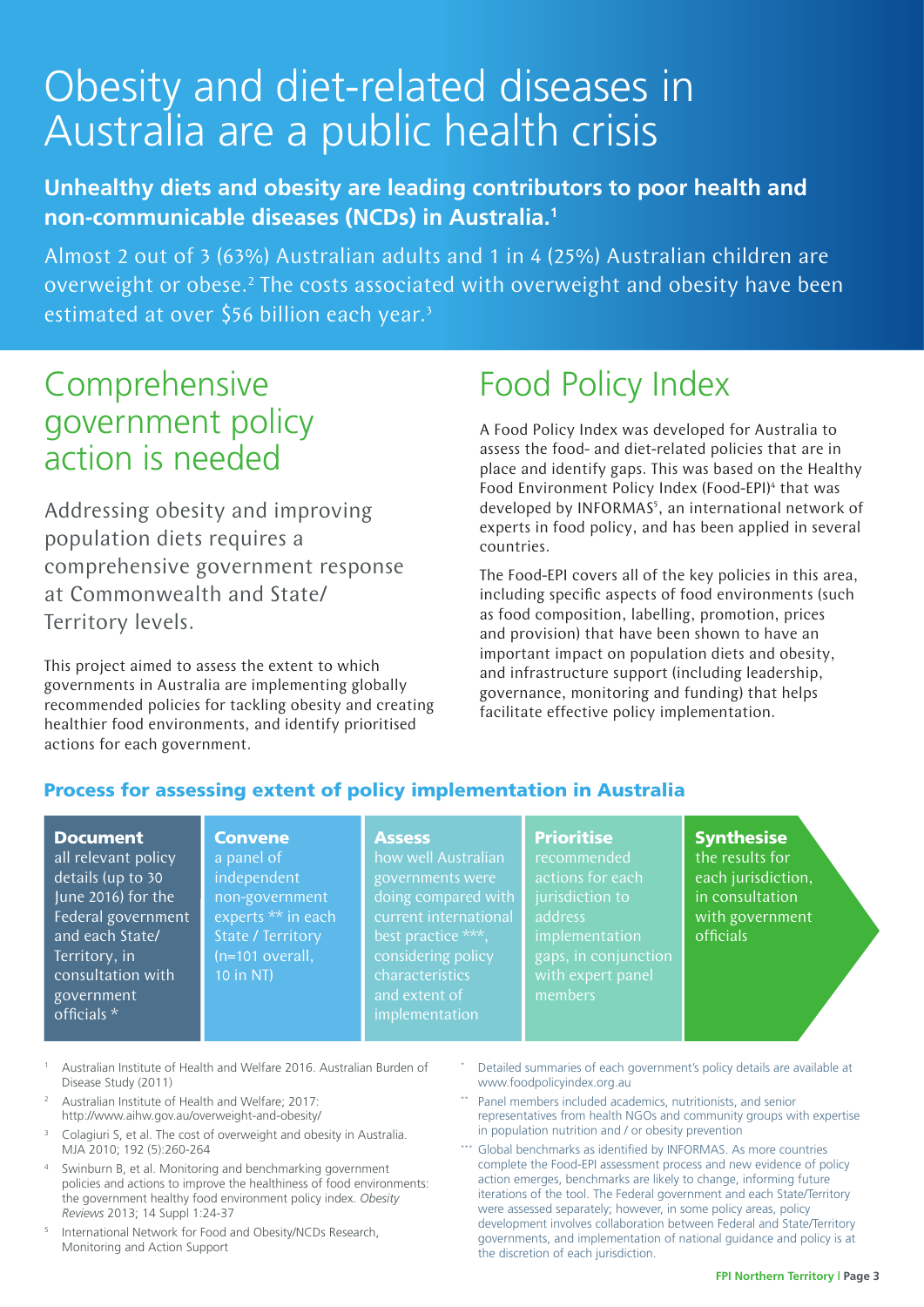## Scorecard for the Northern Territory



**Expert panel's assessment of the Northern Territory's level of implementation (up to 30 June 2016) of key policies for tackling obesity and creating healthier food environments**



| <b>Food labelling</b>                   | Menu labelling                                                   |  |  |
|-----------------------------------------|------------------------------------------------------------------|--|--|
| Food<br>promotion                       | Restrict promotion of unhealthy food in non-broadcast media      |  |  |
|                                         | Restrict promotion of unhealthy food in children's settings      |  |  |
| <b>Food provision</b>                   | Policies in schools promote healthy food choices                 |  |  |
|                                         | Policies in public settings promote healthy food choices         |  |  |
|                                         | Support and training systems for public sector settings          |  |  |
|                                         | Support and training systems for private companies               |  |  |
| <b>Food retail</b>                      | Planning policies and zoning laws: unhealthy foods               |  |  |
|                                         | Planning policies and zoning laws: healthy foods                 |  |  |
|                                         | Retail store availability of healthy and unhealthy foods         |  |  |
|                                         | Food service outlet availability of healthy and unhealthy foods  |  |  |
| Leadership                              | Strong, visible, political support for population nutrition      |  |  |
|                                         | Comprehensive implementation plan linked to state/national needs |  |  |
|                                         | Priorities for reducing inequalities related to nutrition        |  |  |
| Governance                              | Restricting commercial influence on policy development           |  |  |
|                                         | Transparency and access to government information                |  |  |
|                                         | Assessing the potential health impacts of all policies           |  |  |
| <b>Monitoring &amp;</b><br>intelligence | Monitoring food environments                                     |  |  |
|                                         | Monitoring population nutrition intakes                          |  |  |
|                                         | Monitoring population body weight                                |  |  |
|                                         | Evaluation of major programs and policies                        |  |  |
| <b>Funding &amp;</b><br>resources       | Research funding for obesity & NCD prevention                    |  |  |
|                                         | Independent health promotion agency                              |  |  |
| <b>Support for</b>                      | Mechanisms to support community-based interventions              |  |  |
| <b>communities</b>                      | Implementation of social marketing campaigns                     |  |  |
|                                         | Food and nutrition in education curricula                        |  |  |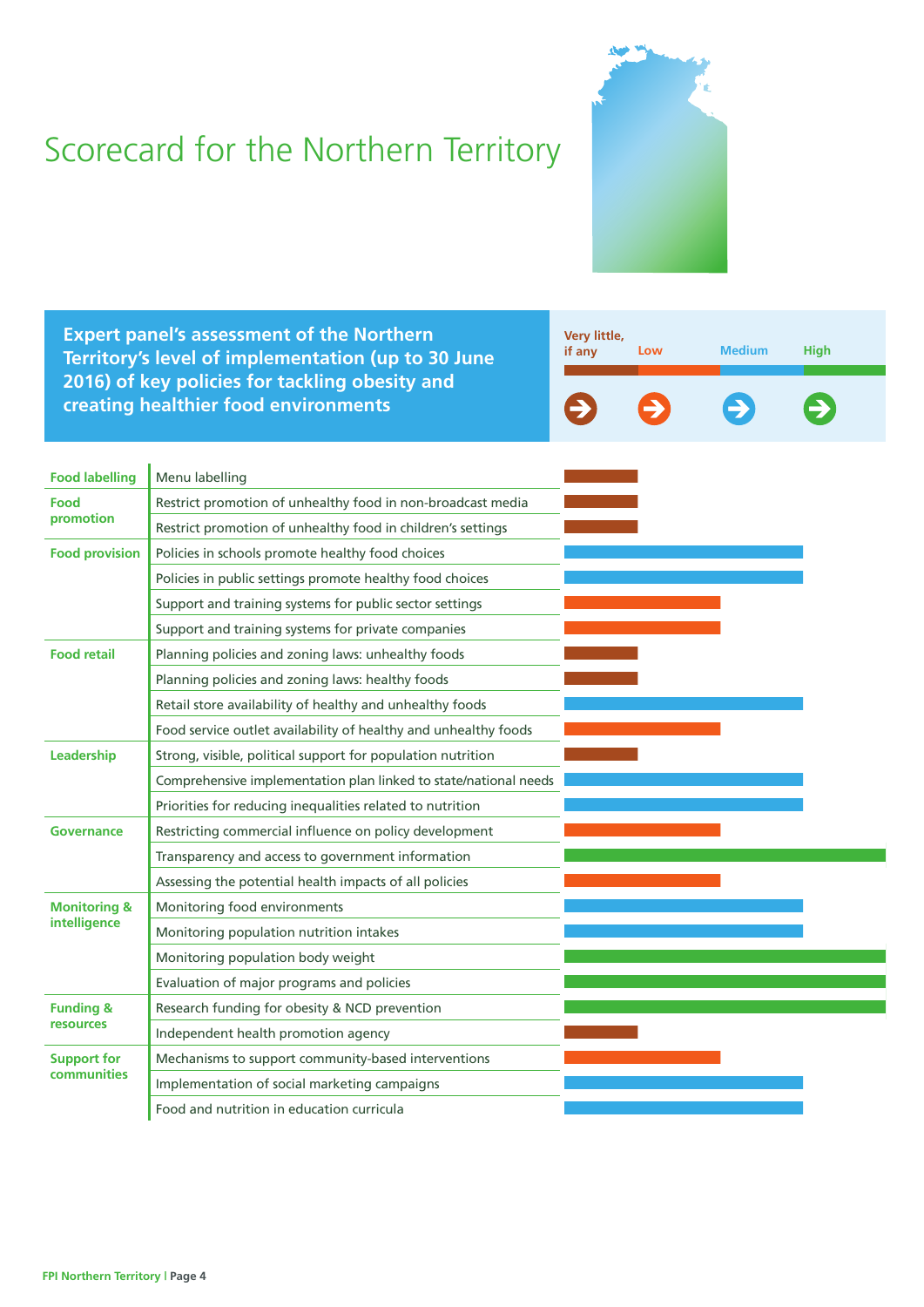#### **Prioritised recommended actions for the Northern Territory government**

|                 | <b>Domain</b>                            | <b>Recommended policy action</b>                                                                                                                                                                                                                                                                              |
|-----------------|------------------------------------------|---------------------------------------------------------------------------------------------------------------------------------------------------------------------------------------------------------------------------------------------------------------------------------------------------------------|
| NT <sub>1</sub> | <b>Monitoring</b><br>and<br>intelligence | Implement ongoing monitoring of the extent of marketing of unhealthy foods to children, and the nutritional quality of food<br>provided / available in schools and public sector settings (such as hospitals, other government facilities providing food service)                                             |
| NT <sub>2</sub> | Food<br>provision                        | Improve awareness and compliance with the existing 'Canteen, nutrition and healthy eating policy' in all schools (including<br>government, independent and Catholic schools) by extending reporting mechanisms, incentives and support systems                                                                |
| NT3             | <b>Monitoring</b><br>and<br>intelligence | Actively monitor prices of healthy and unhealthy foods across the Northern Territory by widening the scope of the 'Market Basket<br>Survey', including expansion of the survey to urban areas                                                                                                                 |
| NT4             | <b>Food retail</b>                       | Expand existing work with retailers and food service outlets to improve in-store availability of healthy foods and limit availability and<br>sales of unhealthy foods, particularly in remote stores                                                                                                          |
| NT5             | Food<br>provision                        | Establish a whole-of-government policy on healthy food provision by applying the NT Health 'Healthy Choices Made Easy' policy<br>across all public sector settings (e.g., public sector workplaces) as well as settings under government control (e.g., sport and recreation<br>facilities, community events) |
| NT <sub>6</sub> | <b>Food</b><br>labelling                 | Implement mandatory nutrition labelling on menus at food service outlets (e.g., fast food and other take-away food stores), in line<br>with regulations in other States / Territories                                                                                                                         |
| N <sub>T</sub>  | <b>Governance</b>                        | Implement formal health impact assessments as part of policy development and proposal processes, including explicit details about<br>the consideration of potential impacts of policies on population nutrition and health                                                                                    |
| NT8             | <b>Food retail</b>                       | Amend the planning framework to explicitly make health and healthy food environments a priority, as part of facilitating local<br>governments to limit the placement / density of unhealthy food outlets while supporting healthy food outlets                                                                |
| NT9             | <b>Food</b><br>promotion                 | Implement policies to restrict the promotion of unhealthy food and beverages in settings controlled or managed by the Northern<br>Territory government (e.g., public transport, bus shelters, government-owned billboards, sporting facilities and events)                                                    |
| <b>NT10</b>     | <b>Food retail</b>                       | Develop and implement programs, including incentives or accreditation schemes, for sports and recreation clubs to sell a healthier<br>range of food and beverages whilst limiting availability of unhealthy food and beverages                                                                                |
| <b>NT11</b>     | <b>Support for</b><br>communities        | Commit to ongoing, long-term support for social marketing campaigns promoting healthy eating (including tailored campaigns for<br>remote communities), as part of broader efforts to improve population nutrition                                                                                             |
| <b>NT12</b>     | Food<br>provision                        | Roll out the newly developed 'Healthy Workplace' resources to support healthy eating policy implementation in private sector<br>workplaces                                                                                                                                                                    |
| <b>NT13</b>     | Food<br>promotion                        | Require all organisations, such as community groups and sports clubs, that receive funding from the Northern Territory government<br>to restrict all promotion (including sponsorship) related to unhealthy food and beverages as a condition of receiving funding                                            |
| <b>NT14</b>     | <b>Support for</b><br>communities        | Roll out the 'Childhood Obesity Prevention and Lifestyle (COPAL)' program across the Northern Territory, providing funding and<br>support for implementation at the local government and / or community level                                                                                                 |
| <b>NT15</b>     | <b>Monitoring</b><br>and<br>intelligence | Introduce regular measuring of children's height and weight at key stages of primary and secondary schools, on an 'opt-out' consent<br>basis                                                                                                                                                                  |



Recommended actions were developed by panel members, and prioritised taking into account their perceptions of the relative importance (including perceived need, likely impact and equity) and achievability (including feasibility, level of acceptability to a wide range of key stakeholders, affordability and cost-effectiveness) of each action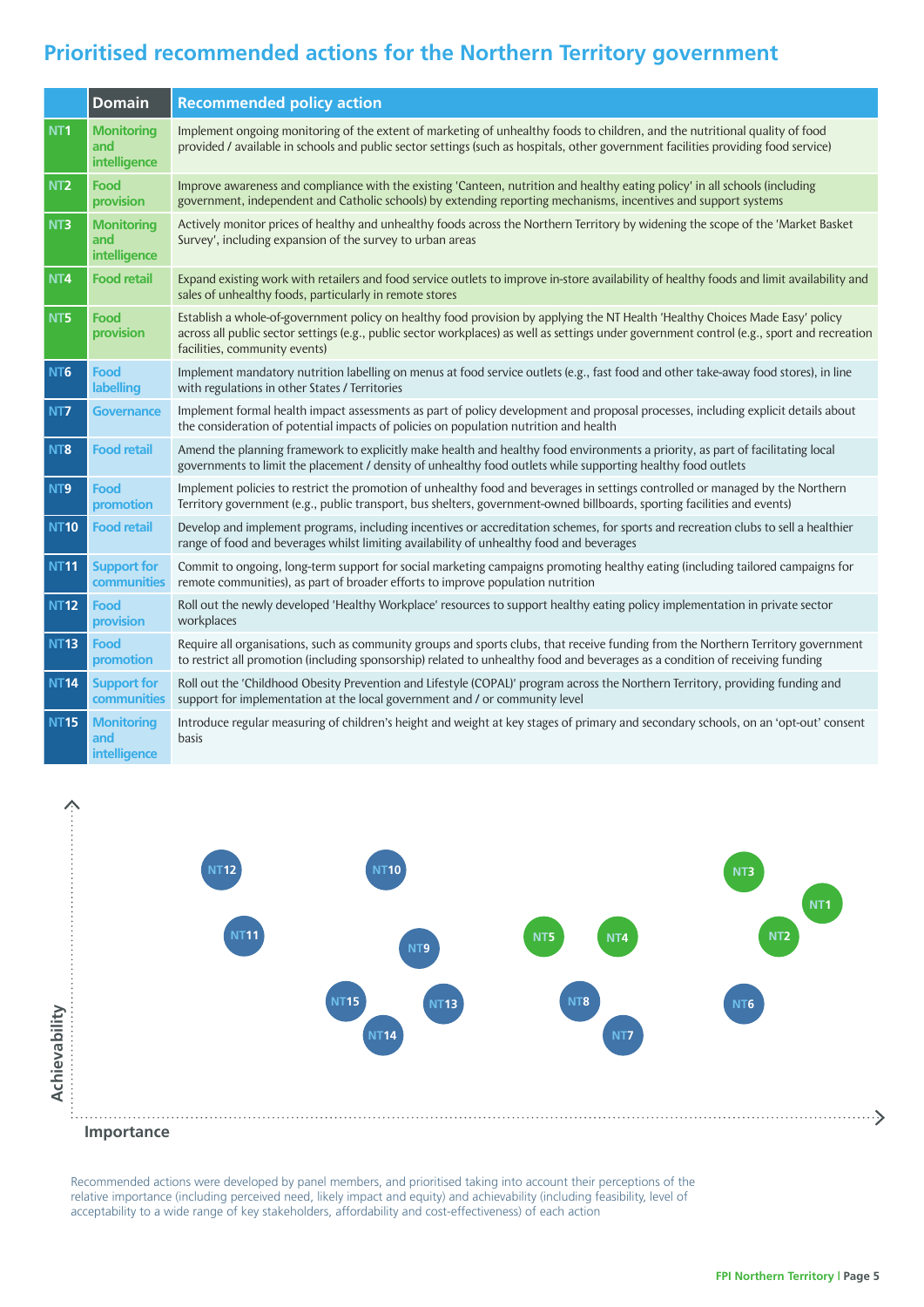### **Benchmarks of good practice** Policy actions targeting food environments

| <b>Domain</b>      | <b>Policy area</b>                                                                 | <b>International best practise</b><br>(as identified by INFORMAS)                                                                                                                                                               | <b>Leading State / Territory in Australia</b><br>(as per assessments as part of this project)                                                                                                                                                                                                                                      |
|--------------------|------------------------------------------------------------------------------------|---------------------------------------------------------------------------------------------------------------------------------------------------------------------------------------------------------------------------------|------------------------------------------------------------------------------------------------------------------------------------------------------------------------------------------------------------------------------------------------------------------------------------------------------------------------------------|
| Food<br>labelling  | <b>Menu labelling</b>                                                              | <b>South Korea</b> All fast-food outlets required<br>to display detailed nutrition information<br>(incl. energy, total sugars, protein,<br>saturated fat and sodium) on menus                                                   | <b>ACT/NSW/QLD/SA</b> Large fast food chains required to display average<br>energy content on menus and overall average daily energy intake.<br>NSW supports continued monitoring and evaluation of menu labelling                                                                                                                 |
| Food<br>promotion  | <b>Restrict</b><br>promotion<br>of unhealthy<br>food in non-<br>broadcast<br>media | <b>Quebec, Canada</b> Ban on all commercial<br>advertising directed to children (under 13<br>years) through any medium                                                                                                          | <b>ACT</b> Advertising of unhealthy food on government-run buses is<br>restricted, other options under consideration                                                                                                                                                                                                               |
|                    | <b>Restrict</b><br>promotion of<br>unhealthy food<br>in children's<br>settings     | <b>Spain</b> Legislation requires that<br>kindergartens and schools are free from all<br>advertising                                                                                                                            | <b>ACT</b> Advertising and promotion of red/amber foods or drinks is<br>restricted at ACT Health facilities and activities. ACT actively exploring<br>options that reduce promotion of unhealthy foods in children's<br>settings                                                                                                   |
| Food<br>provision  | <b>Policies in</b><br>schools promote<br>healthy food<br>choices                   | <b>UK</b> Mandatory nutritional standards for all<br>food served in schools -restrictions on high<br>fat/sugar/salt/processed foods                                                                                             | All states and territories have policies for healthy school food<br>provision. ACT has several initiatives designed to increase policy<br>compliance, including a requirement for license agreements with<br>canteen operators and active monitoring. WA requires principals to<br>develop whole-of-school food provision policies |
|                    | <b>Policies in</b><br>public settings<br>promote<br>healthy food<br><b>choices</b> | <b>New York City, USA Mandatory</b><br>nutritional standards for all food<br>purchased/sold by city agencies (hospitals,<br>prisons, aged care, health facilities)                                                              | <b>ACT</b> Mandatory restrictions on the sale/promotion/placement of<br>unhealthy foods in ACT Health facilities, policies and commitments to<br>improve healthy food choices in all government workplaces and<br>facilities                                                                                                       |
|                    | <b>Support and</b><br>training systems<br>for public sector<br>settings            | Japan Mandatory oversight and monitoring<br>by dietitian/nutritionist (incl. menu<br>development) for all government facilities<br>providing >250 meals/day                                                                     | <b>VIC</b> Healthy Eating Advisory Service (HEAS) provides a wide range of<br>resources to support settings such as childcare centres, schools, health<br>services, and sports centres to provide healthy foods and drinks                                                                                                         |
|                    | <b>Support and</b><br>training systems<br>for private<br>companies                 | <b>UK</b> Responsibility Deal included collective<br>pledges for health at work, including a<br>focus on healthier staff restaurants - over<br>160 signatories                                                                  | <b>WA</b> The Healthier Workplace WA program provides a number of free<br>services to support workplaces state-wide to make cultural,<br>environmental and policy changes that support and encourage<br>positive lifestyle behaviours amongst employees                                                                            |
| <b>Food retail</b> | <b>Planning</b><br>policies and<br>zoning laws:<br>unhealthy foods                 | <b>South Korea</b> 'Green Food Zones' around<br>schools (200 metre radius) in which sales of<br>'unhealthy' foods are prohibited                                                                                                | <b>QLD</b> Incorporates health as a key consideration as part of the Planning<br>Act, and provides detailed resources (Active Healthy Communities) for<br>local councils on ways to limit access to unhealthy fast food outlets                                                                                                    |
|                    | <b>Planning</b><br>policies and<br>zoning laws:<br>healthy foods                   | <b>USA</b> Provision of grants for states to<br>provide financial/other types of assistance<br>to attract healthier retail outlets to<br>underserved areas                                                                      | <b>QLD</b> Provides detailed information and resources (Active Healthy<br>Communities) for local government on ways to promote healthy food<br>choices through the built environment and encourage outlets that sell<br>healthy food                                                                                               |
|                    | <b>In-store</b><br>availability of<br>healthy and<br>unhealthy foods               | <b>UK</b> Agreement to increase availability of<br>fruit and vegetables at convenience stores,<br>and commitments (as part of the<br>Responsibility Deal) to decrease availability<br>of confectionery at supermarket checkouts | NT Ongoing formal commitment to support selected remote<br>community stores in encouraging in-store availability of healthy foods<br>and discouraging availability of unhealthy foods                                                                                                                                              |
|                    | <b>Food service</b><br>outlet<br>availability of<br>healthy and<br>unhealthy foods | <b>Singapore</b> Government partnership<br>('Healthier Hawker' program) with selected<br>food vendors to improve healthiness of<br>take-away food                                                                               | SA South Australian Premier's Healthy Kids Menus Initiative aims to<br>increase the provision of and access to healthy menu options for<br>children in South Australian restaurants, cafes, hotels and clubs                                                                                                                       |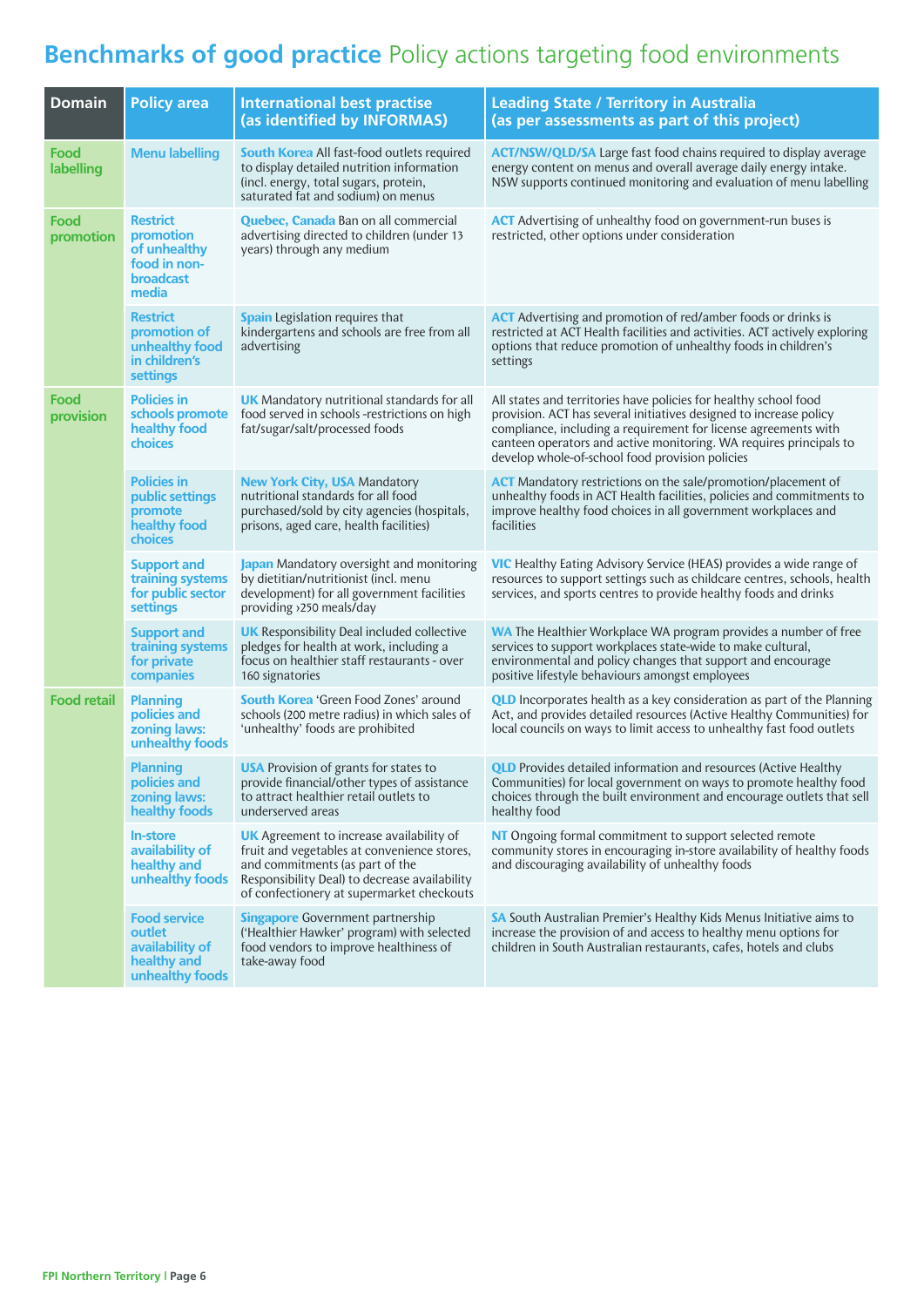### **Benchmarks of good practice** Infrastructure support actions

| <b>Domain</b>                             | <b>Policy area</b>                                                                  | <b>International best practise</b><br>(as identified by INFORMAS)                                                                                                                                                                | <b>Leading State / Territory in Australia</b><br>(as per assessments as part of this project)                                                                                                                                                                                              |
|-------------------------------------------|-------------------------------------------------------------------------------------|----------------------------------------------------------------------------------------------------------------------------------------------------------------------------------------------------------------------------------|--------------------------------------------------------------------------------------------------------------------------------------------------------------------------------------------------------------------------------------------------------------------------------------------|
| Leadership                                | Strong, visible,<br>political support<br>for population<br>nutrition                | <b>New York City, USA Mayor (Michael</b><br>Bloomberg) showed strong political<br>leadership in introducing landmark food<br>policies, including restrictions on trans-fat<br>and portion size restrictions on sugary-<br>drinks | <b>ACT</b> Healthy Weight Initiative is a whole of government initiative<br>to combat the rise of obesity and overweight in the ACT, led by the<br>Chief Minister with regular reporting of progress                                                                                       |
|                                           | <b>Comprehensive</b><br>implementation<br>plan linked to<br>state/national<br>needs | <b>European Union The European Food and</b><br>Nutrition Action Plan 2015-20 outlines clear<br>strategic goals, guiding principles,<br>objectives, priorities and tools                                                          | <b>ACT</b> The 'Towards Zero Growth: Healthy Weight Action Plan' (the<br>HWAP) outlines clear targets for obesity rates, details a range of<br>policy and program initiatives across health and non-health<br>sectors, with a taskforce and dedicated implementation groups<br>established |
|                                           | <b>Priorities for</b><br>reducing<br><b>inequalities</b><br>related to<br>nutrition | <b>New Zealand</b> Ministry of Health upholds<br>contracts with NGOs/other institutions to<br>prioritise Maori health and Maori specific<br>needs in service delivery, service<br>development and planning                       | <b>WA</b> Key strategic health promotion documents identify priority<br>groups, WA government has highlighted a strategic focus on<br>improving nutrition in vulnerable groups, several targeted<br>initiatives                                                                            |
| <b>Governance</b>                         | <b>Restricting</b><br>commercial<br>influence on<br>policy<br>development           | <b>USA</b> Mandatory and publicly accessible<br>lobby registers - including extensive<br>reporting of nature of lobbying activities                                                                                              | <b>QLD</b> Lobby register includes mandatory reporting of the type and<br>purpose of lobbying conduct, real-time disclosure of political<br>donations                                                                                                                                      |
|                                           | <b>Transparency and</b><br>access to<br>government<br><i>information</i>            | <b>Australia</b> Open access principles across<br>governments, FSANZ processes for extensive<br>stakeholder engagement in the<br>development of new standards                                                                    | All governments across Australia have open data policies,<br>frameworks for information access, and policies and procedures<br>that ensure transparency                                                                                                                                    |
|                                           | <b>Assessing the</b><br>potential health<br>impacts of all<br>policies              | <b>SA, Australia</b> Mechanisms to incorporate<br>population health considerations into<br>policy development processes across the<br>South Australian government                                                                | SA Mechanisms to incorporate population health considerations<br>into policy development processes across the South Australian<br>government                                                                                                                                               |
| <b>Monitoring</b><br>and<br>intelligence  | <b>Monitoring food</b><br>environments                                              | <b>New Zealand</b> Comprehensive database of<br>nutrient information for different foods,<br>continued monitoring of school food<br>environments nationwide                                                                      | <b>ACT</b> Extensive monitoring of unhealthy food marketing to<br>children, and nutritional quality of food in public sector settings                                                                                                                                                      |
|                                           | <b>Monitoring</b><br>population<br>nutrition intake                                 | <b>USA</b> National Health and Nutrition<br>Examination Survey (NHANES), conducted<br>annually, provides detailed national<br>information on health status, disease<br>history and nutritional intake of adults and<br>children  | WA Health and Wellbeing Surveillance System collects annual data<br>on key nutrition indicators, Nutrition Monitoring Survey series<br>collects data every three years on community perceptions and<br>attitudes around nutrition                                                          |
|                                           | <b>Monitoring</b><br>population body<br>weight                                      | <b>UK</b> National Child Measurement Program<br>for children's BMI, assessing children ages<br>4-6 and 10-11                                                                                                                     | <b>ACT/NSW/QLD/SA</b> Regular surveys of self-reported BMI from<br>adults and children                                                                                                                                                                                                     |
|                                           | <b>Evaluation of</b><br>major programs<br>and policies                              | <b>USA</b> The National Institutes for Health (NIH<br>) provides dedicated funding for research<br>that evaluates new policies/programs<br>expected to influence obesity related<br>behaviours                                   | <b>QLD</b> Health and Wellbeing Strategy outlines key evaluation<br>questions, with associated guidelines - specific evaluation<br>framework under development. All programs required to conduct<br>evaluations                                                                            |
| <b>Funding</b><br>and<br><b>resources</b> | <b>Research funding</b><br>for obesity & NCD<br>prevention                          | New Zealand Approximately 11% of the<br>Health Research Council's total budget of<br>\$70M spent on population nutrition and/or<br>prevention of obesity and NCDs                                                                | <b>NT/WA</b> Provides sustained funding for research that improves<br>foods environments, reduces obesity, NCDs and their related<br>inequalities                                                                                                                                          |
|                                           | Independent<br>health promotion<br>agency                                           | Victoria, Australia VicHealth is an<br>independent statutory health promotion<br>agency                                                                                                                                          | <b>VIC/WA</b> Independent statutory health promotion agencies,<br>include an objective to improve population nutrition                                                                                                                                                                     |
| <b>Support</b><br>for<br>communities      | <b>Mechanisms to</b><br>support<br>community-based<br><b>interventions</b>          | <b>Australia</b> Previous National Partnership<br>Agreement on Preventive Health (now<br>defunct) provided State and Territory level<br>support for initiatives aimed at obesity and<br>NCD prevention                           | <b>VIC</b> Multiple targeted strategies, policies and initiatives at state<br>and local level designed to create healthier food environments<br>(schools, childcare centres, workplaces, food outlets, sporting<br>clubs, businesses and local government)                                 |
|                                           | <b>Implementation of</b><br>social marketing<br>campaigns                           | Multiple international examples                                                                                                                                                                                                  | WA Funds several obesity and NCD prevention social marketing<br>campaigns, online and community programs, including LiveLighter<br>that has now been adopted in multiple states / territories                                                                                              |
|                                           | <b>Food and nutrition</b><br>in education<br>curricula                              | <b>UK</b> National framework for core food<br>competency skills and knowledge in<br>children ages 5-16 years                                                                                                                     | <b>ACT/WA</b> Ongoing support and provision of resources to educators<br>for the inclusion of food and nutrition in school curricula                                                                                                                                                       |